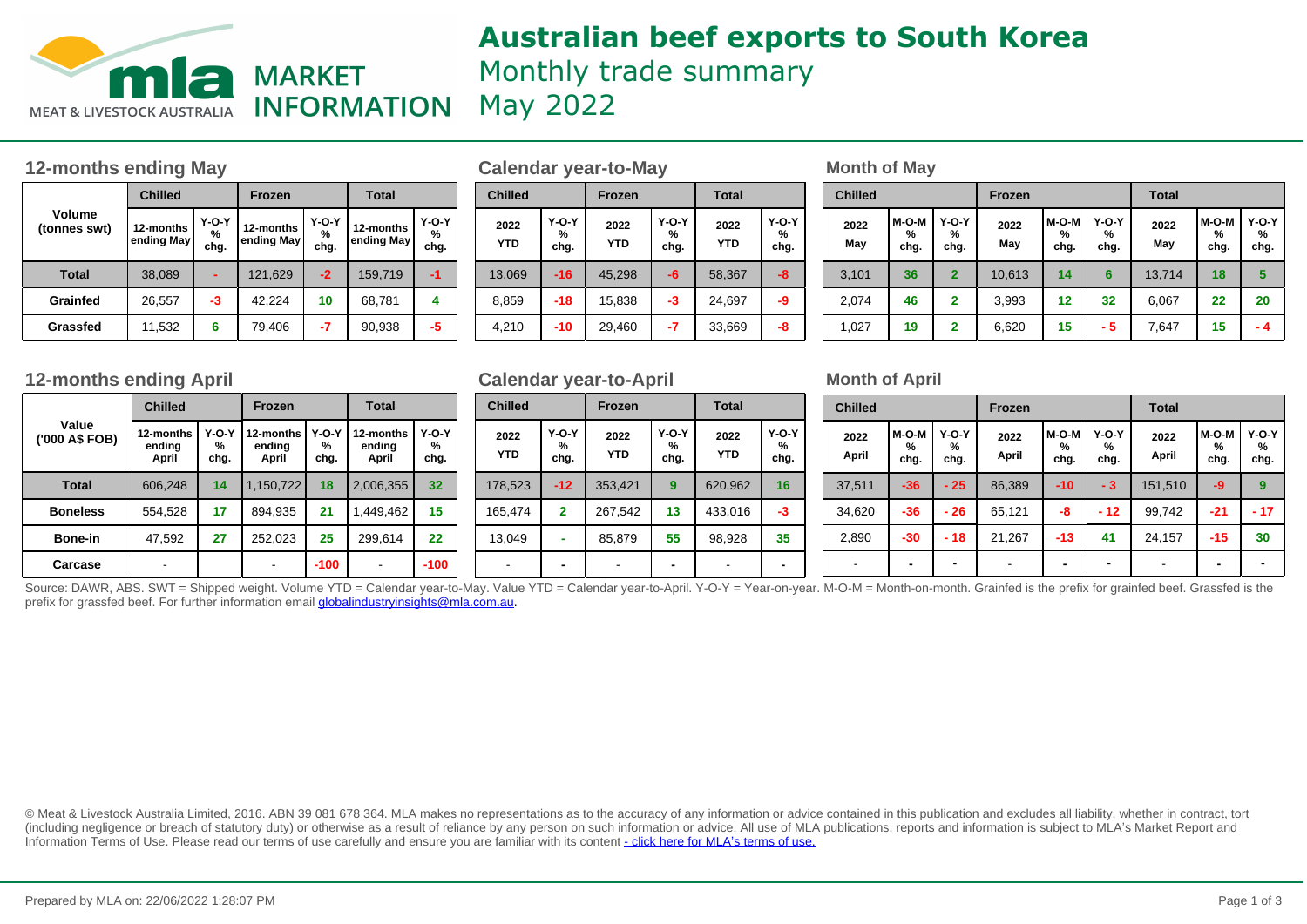## **Australian beef exports to South Korea** Monthly trade summary May 2022



**MARKET** 



Source: DAWR, Prepared by MLA



Source: DAWR, Prepared by MLA

**Year-to-April beef exports to South Korea - value**



Source: ABS, Prepared by MLA

### **Monthly grassfed beef exports to South Korea Monthly grainfed beef exports to South Korea**



Source: DAWR, Prepared by MLA